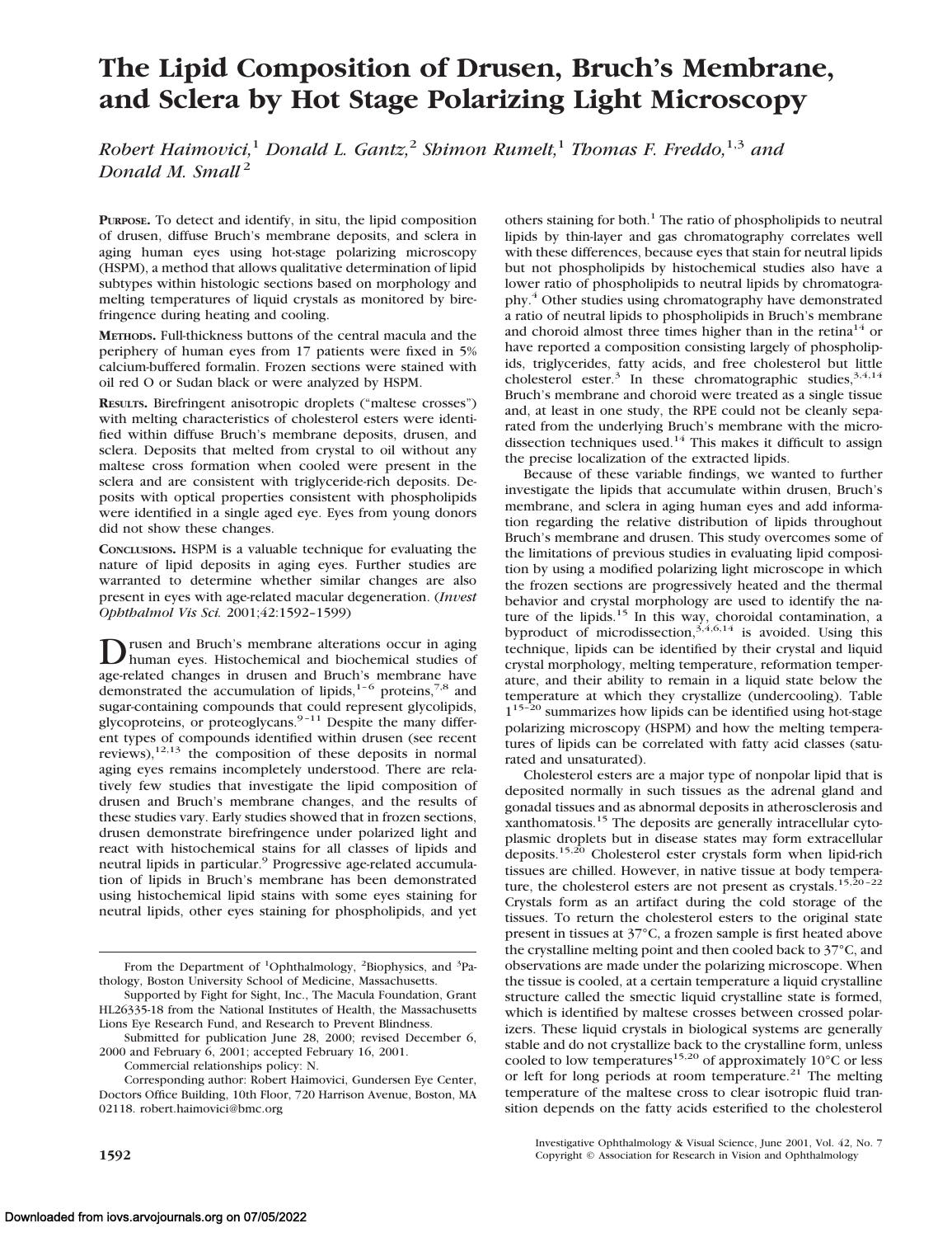#### **TABLE 1.** Identification of Tissue Lipids by HSPM

| Lipid                                                                   | Initial State at Room Temperature*                                                                            | Lipid State (Crystal,<br>Liquid Crystal, Liquid) after<br>First Heating (Melt I) and<br>Cooling (Cool II) to $8^{\circ}$ C | Thermal Behavior after<br><b>Second Heating</b>                                                                                            |
|-------------------------------------------------------------------------|---------------------------------------------------------------------------------------------------------------|----------------------------------------------------------------------------------------------------------------------------|--------------------------------------------------------------------------------------------------------------------------------------------|
| Cholesterol esters <sup>16</sup>                                        | Polyunsaturated, such as cholesteryl<br>linoleate $(18:2)$ or linolenate $(18:3)$ ;<br>needle-shaped crystals | Liquid crystals with maltese<br>cross pattern                                                                              | Melt to liquid $(20-35^{\circ}C)$                                                                                                          |
|                                                                         | Monounsaturated, such as cholesteryl<br>oleate $(18.1)$ or nervonate $(24.1)$ ;<br>needle-shaped crystals     | Maltese crosses                                                                                                            | Melt to liquid $(42-52^{\circ}C)$                                                                                                          |
|                                                                         | Saturated such as cholesteryl stearate<br>$(18:0)$ or palmitate $(16:0)$ ; needle-<br>shaped crystals         | Maltese crosses, but rapidly<br>crystallize to needles                                                                     | Melt $>70^{\circ}$ C                                                                                                                       |
| Phospholipids and birefringent<br>complex membrane lipids <sup>17</sup> | Lamellar liquid crystals; myelin figures<br>(appears as birefringent trolley tracks)                          | Same                                                                                                                       | Melt $>85^{\circ}$ C                                                                                                                       |
| Triglycerides <sup>15,18</sup>                                          | Short needle-shaped crystals                                                                                  | Short needles (recrystallization<br>occurs 20-30°C below<br>melting point)                                                 | Melt over broad range,<br>depending on fatty acid<br>composition. The more<br>unsaturated the fatty acids,<br>the lower the melting point. |
| Cholesterol monohydrate <sup>19,20</sup>                                | Parallelogram plates with edge angle of<br>$79^{\circ}C$                                                      | Same                                                                                                                       | Melts $>85^{\circ}$ C                                                                                                                      |

 $*$  These tissues were stored at  $-70^{\circ}$ C and kept below  $-10^{\circ}$ C until sections were warmed to room temperature. Under these conditions crystals are likely to be present.

(Table 1). In polyunsaturated cholesterol esters such as cholesteryl linoleate (18:2) or linolenate (18:3), which contain two or three double bonds, respectively, the liquid crystals melt at temperatures generally below body temperatures (20–35°C). When the cholesterol esters are monounsaturated such as cholesteryl oleate (18:1) or cholesteryl nervonate (24:1), the liquid crystal maltese cross melting temperatures are higher, ranging between 42°C and 52°C. Saturated cholesterol esters such as cholesteryl stearate (18:0) or palmitate (16:0) melt at very high temperatures ( $>70^{\circ}$ C).<sup>16</sup> However, most all biological tissues contain mixtures of these different esters, and each droplet may have a mixture of several cholesterol esters. Nevertheless, the melting point of the droplet tends to reflect the major type of ester within the droplet—that is, polyunsaturated or monounsaturated. No biological tissues have been found yet that have highly saturated cholesterol esters existing by themselves, and therefore, esters with high melting points have not been found in tissues.<sup>15,20</sup>

Phospholipids and complex membrane lipids are often present in pathologic deposits as multilamellar bodies or myelin figures that, when viewed by polarizing light microscopy, resemble birefringent trolley tracks.<sup>17,20</sup> They have very high melting temperatures, generally higher than 85°C. Triglycerides, a group of common storage fats, form short needles when frozen. These needles melt into an isotropic oil at the melting point, but when they are cooled, unlike cholesterol esters, they do not form a liquid crystalline phase (maltese crosses), but rather undercool 20°C to 30°C before recrystallizing into needles. The presence of significant amounts of triglycerides in the same droplet with cholesterol esters—that is, more than 25% triglyceride, prevents the maltese crosses from forming. Therefore, droplets that do not form maltese crosses when heated and subsequently cooled are either pure triglyceride or cholesterol ester droplets that are highly contaminated with triglycerides. We call these triglyceride-rich droplets. Free cholesterol can be present in pathologic tissue as cholesterol monohydrate crystals.20 These are highly prevalent in atherosclerotic plaques, in gallstones, and in xanthomata. These crystals are present in uncooled tissue, and freez-

ing does not affect them. They are characteristic plates with a 79 $^{\circ}$  edge angle and melt at approximately 85 $^{\circ}$ C.<sup>19</sup> This is the first study to analyze the nature of the lipid deposits in drusen, Bruch's membrane, and sclera using the HSPM technique with a light microscope.

## **METHODS**

Seventeen pairs of eyes, obtained immediately after the death of the patients, were studied (National Disease Research Interchange, Philadelphia, PA). The ages of the patients ranged from 32 weeks to 92 years and are presented in Table 2. The patients had no known history of ocular disease, and gross examination of the posterior segments were normal. Pairs of whole globes or posterior poles were fixed in 5% calcium-buffered formalin for 24 to 72 hours and then rinsed twice in phosphate-buffered saline (PBS). A 6-mm corneal punch was used to obtain a full-thickness button of the macular area (central section). A second full-thickness button was obtained inferior to the vascular arcade (peripheral section). The buttons were infiltrated with 10% glycerol solution and cryopreserved in the liquid phase of partially solidified monochlorodifluoromethane gas. The buttons were stored at  $-70^{\circ}$ C until sectioning. This sequence was repeated for the fellow eye of each case. Ten-micrometer cryostat sections were placed on precleaned slides (Superfrost plus; VWR Scientific, West Chester, PA).

For laminin immunohistochemistry (performed to verify the relationship of the birefringent deposits to Bruch's membrane<sup>23</sup>) the 10-um sections were air dried, washed in PBS, and incubated in sodium borohydrate (0.1%) for 30 minutes. After a rinse in PBS and incubation at room temperature in 4% nonfat milk for 20 minutes, the sections were incubated for 1 hour at 37°C with anti-laminin antibody 1:25 (Sigma, St. Louis, MO). After a PBS wash, the sections were incubated with a 1:100 dilution of biotinylated horse anti-mouse IgG (heavy- and light-chain; Vector Laboratories, Burlingame, CA). After three PBS washes, the sections were incubated at room temperature for 1 hour in avidin-biotin, washed in PBS, developed in 3-amino-9-ethylcarbazole (AEC), and counterstained in hematoxylin.

Microscopy was performed on a Leitz-Dialux microscope fitted with a polarizer, analyzer, and heating–cooling stage (Leitz/Wild, Bur-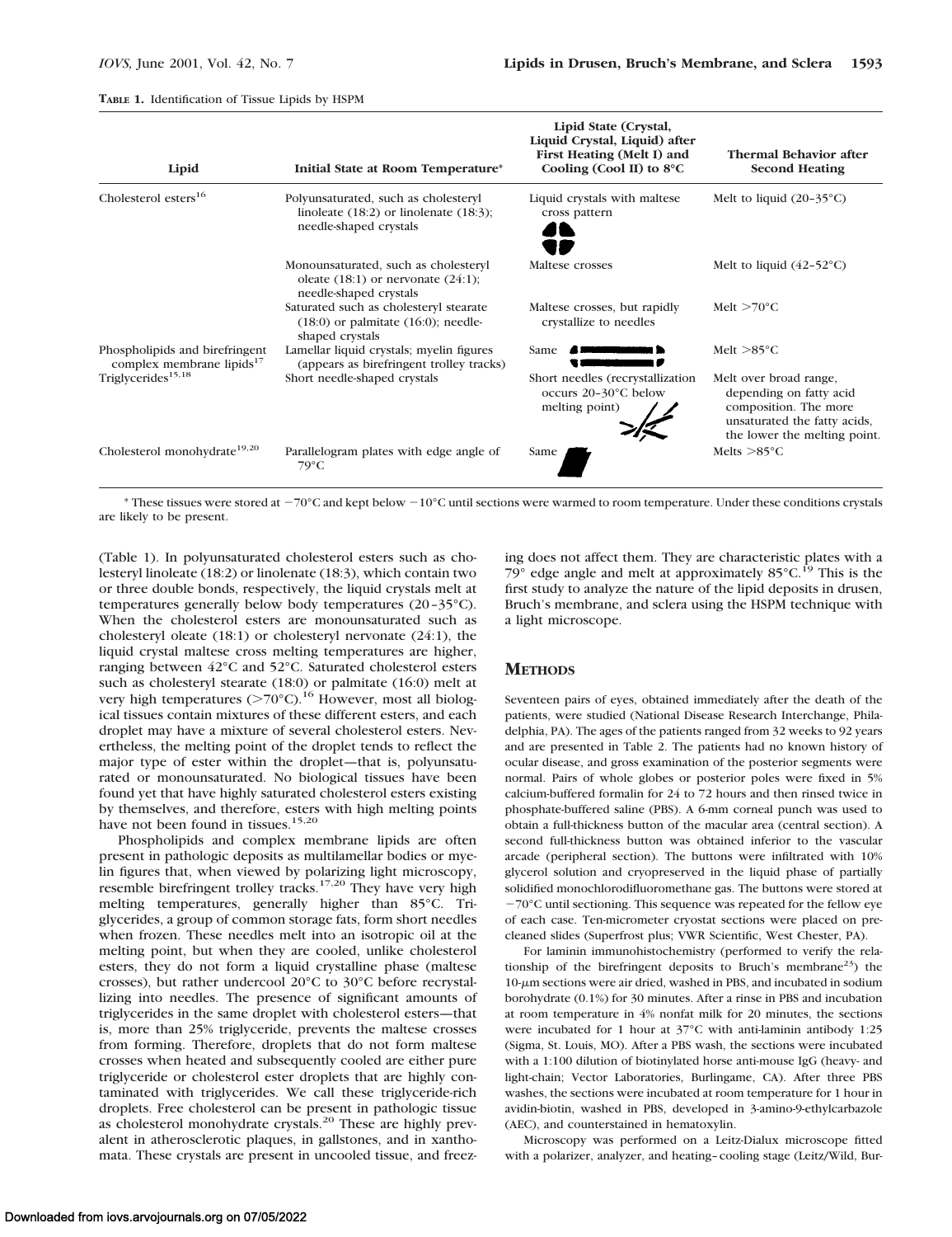|  | TABLE 2. Birefringence and Staining of Lipids in Bruch's Membrane, Drusen, and Sclera in Human Eyes |  |  |  |  |  |  |  |  |  |  |  |  |
|--|-----------------------------------------------------------------------------------------------------|--|--|--|--|--|--|--|--|--|--|--|--|
|--|-----------------------------------------------------------------------------------------------------|--|--|--|--|--|--|--|--|--|--|--|--|

|                |           |                            |        |                                       |                         |           | Lipid Staining*‡ |           |                       |              |  |
|----------------|-----------|----------------------------|--------|---------------------------------------|-------------------------|-----------|------------------|-----------|-----------------------|--------------|--|
|                |           | Birefringence*†            |        |                                       | <b>Bruch's Membrane</b> |           | <b>Drusen</b>    |           | Sclera                |              |  |
| Patient        | Age/Sex   | <b>Bruch's</b><br>Membrane | Drusen | Sclera                                | Sudan Black Oil Red O   |           | Sudan Black      | Oil Red O | Sudan Black Oil Red O |              |  |
| 1              | $32$ wk/M |                            | ND     |                                       | $\Omega$                | $\Omega$  | ND               | ND        | $\theta$              | $\Omega$     |  |
| $\overline{2}$ | $40$ wk/M | -                          | ND     | $\qquad \qquad$                       | $\Omega$                | $\Omega$  | ND               | ND        | 0                     | $\mathbf{0}$ |  |
| 3              | 5/F       |                            | ND     | -                                     | $\Omega$                | $\Omega$  | <b>ND</b>        | ND        | $\theta$              | $\Omega$     |  |
| $\overline{4}$ | 17/F      | $\qquad \qquad$            | ND     | <b>NS</b>                             | $\Omega$                | $\Omega$  | ND               | ND        | <b>NS</b>             | <b>NS</b>    |  |
| 5              | 19/M      | -                          | ND     | <b>NS</b>                             | $\Omega$                | $\Omega$  | <b>ND</b>        | ND        | <b>NS</b>             | <b>NS</b>    |  |
| 6              | 55/M      | $^{+}$                     | $^{+}$ | $^{+}$                                | $0 - 3 +$               | $0 - 3 +$ | ND               | $2 - 3 +$ | $0 - 1 +$             | $0 - 3 +$    |  |
|                | 60/M      | $^{+}$                     | ND     | $\hspace{1.0cm} \rule{1.5cm}{0.15cm}$ | $\Omega$                | $\Omega$  | ND               | ND        | $\Omega$              | $\Omega$     |  |
| 8              | 62/M      | $^{+}$                     | ND     | $\qquad \qquad -$                     | $0 - 2 +$               | $1 - 4 +$ | <b>ND</b>        | ND        | $0 - 1 +$             | $1 - 2 +$    |  |
| 9              | 65/M      | $^{+}$                     | $^{+}$ | $^{+}$                                | $1 - 2 +$               | $0 - 1 +$ | ND               | ND        | $0 - 2 +$             | $0 - 2 +$    |  |
| 10             | 66/M      | $^{+}$                     | $^{+}$ | $^{+}$                                | $0 - 2 +$               | $\Omega$  | $3+$             | ND        | $0 - 1 +$             | $0 - 3 +$    |  |
| 11             | 70/M      | $^{+}$                     | ND     | $^{+}$                                | $0 - 3 +$               | $0 - 4 +$ | $2 - 4 +$        | $0 - 1 +$ | $0 - 2 +$             | $0 - 2 +$    |  |
| 12             | 72/F      | $^{+}$                     | ND     | $^{+}$                                | $0 - 3 +$               | $1 - 4 +$ | $2 - 3 +$        | $3 - 4 +$ | $1 - 4 +$             | $1 - 4 +$    |  |
| 13             | 75/M(1)   | $^{+}$                     | $^{+}$ | $\qquad \qquad -$                     | $0 - 1 +$               | $0 - 3 +$ | $2+$             | $3+$      | $\Omega$              | $0 - 2 +$    |  |
| 14             | 75/M(2)   | $^{+}$                     | $^{+}$ | $^{+}$                                | $0 - 2 +$               | $2 - 3 +$ | $2+$             | ND        | $0 - 2 +$             | $0 - 3 +$    |  |
| 15             | 84/M      | $^{+}$                     | ND     | $\overline{\phantom{m}}$              | $0 - 3 +$               | $0 - 3 +$ | ND               | $3+$      | $0 - 1 +$             | $0 - 2 +$    |  |
| 16             | 84/F      | $^{+}$                     | $^{+}$ | $^{+}$                                | $0 - 3 +$               | $2 - 4 +$ | $2 - 4 +$        | $3 - 4 +$ | $1 - 3 +$             | $2 - 4 +$    |  |
| 17             | 92/M      | $^{+}$                     | $^{+}$ | $^{+}$                                | $1 - 3 +$               | $0 - 2 +$ | $3 - 4 +$        | $0 - 3 +$ | $0 - 3 +$             | $0 - 3 +$    |  |

\* Data from central and peripheral disks of right and left eyes of each patient were combined. ND indicates that no drusen were detected in available sections. NS indicates sclera was not present in available sections.

† Birefringence in unstained sections under polarized light was recorded as present (1) or absent (2).

‡ Stain intensities were rated: none (0), low (11), medium (21), high (31), and very high (41). Two observers rated sections independently.

§ Age in years, unless otherwise noted.

lington, MA). Cross-sectional measurements (height and diameter) of drusen were made using a reticule with indexed squares mounted in an ocular insert. Photomicrographs were taken with a camera system (Microflex UFX; Nikon, Inc., Garden City, NY) using 35-mm film (Ektachrome, ASA 200; Eastman Kodak, Rochester, NY). Exposure times were standardized to aid the comparison of birefringence intensities between images. Sections used for HSPM were mounted unstained with a drop of glycerol and a glass coverslip and heated or cooled on the stage at the rate of 1°C to 2°C per minute while the tissue was constantly observed under polarized light for changes in birefringence of crystalline or liquid crystalline lipids.<sup>15,24</sup> Monitoring the appearance and disappearance of birefringent crystals throughout a 10-um thick cryosection was aided by fine focal adjustments of the microscope.

Photomicrographs were taken before and after each cooling and heating run and during each run when significant changes in birefringence occurred. The temperature at which any changes occurred was also recorded. Some of the birefringent crystals in photomicrographs, necessarily taken at a fixed focal plane, were out of focus. After the birefringent patterns in the sections were observed initially and photographed at room temperature, the sections were heated to 60°C or until all birefringence had disappeared (melt I). Then, as the slide was cooled to 8°C (cool I), the temperature at which maltese crosses (liquid crystals) or other birefringent patterns began to appear (indicative of lipid recrystallization) was recorded. The slide was again heated to 60°C (melt II), and the temperature at which all maltese crosses had melted and all other birefringence disappeared was noted. The mean value of the temperatures at which the maltese crosses began to appear during cooling (cool I) and completely disappeared during heating (melt II) provided a determination of the highest melting temperature of the entire liquid crystalline droplet population. In most eyes, the birefringence of the liquid crystalline droplets disappeared over a range of temperatures. The melting temperatures of the droplets from each eye were recorded separately but were combined for clarity, because no significant differences were identified between the eyes.

Lipid staining with Sudan black B (for all lipids) and oil red O (for neutral lipids) was performed on sections closely adjacent to unstained

sections studied by HSPM.<sup>1</sup> Some of the stained sections contained different cross-sections of the same drusen that were seen in unstained sections. Staining intensities were rated as  $0, 1+, 2+, 3+,$  and  $4+$  to indicate no staining or low, medium, high, and very high staining intensities, respectively. Frequently, a wide range of staining intensities along the Bruch's membrane or across the scleral layer was noted within the same section. For example, an intensity range of 0 to  $3+$ indicated that some areas had no staining, whereas others had low, medium, or high staining. Two observers independently rated the stained sections, and in the few instances in which the ratings were dissimilar, the results were combined. Statistical analyses of the melting temperatures of birefringent deposits in Bruch's membrane, drusen, and sclera of all the eyes that had birefringent deposits were performed using a pooled variance *t*-test by computer (RSI software, ver. 4.3.1; BBM Software Products, Cambridge, MA). Populations were unpaired with normal distributions and equal variances. This study was approved by the human studies committee of the Boston University School of Medicine.

# **RESULTS**

# **Oil Red O and Sudan Black Staining of Bruch's Membrane, Drusen, and Sclera**

The lipid staining results are presented in Table 2. These stains documented the presence of extracellular lipid deposits in nearly all eyes studied, with the exception of those 19 years of age or younger (cases 1–5). The RPE generally stained darkly with Sudan black and was lightly stained or unstained with oil red O. Bruch's membrane in aged eyes was almost always thickened compared with that in young eyes. Thickened Bruch's membrane frequently stained with Sudan black and consistently stained with oil red O. There was good correlation between the areas of positive neutral lipid staining as characterized by oil red O and birefringence of Bruch's membrane by cross-polarized light (Figs. 1A, 1B). In some eyes, sections stained positively for lipids, whereas no drusen were detected in nearly adjacent unstained sections (cases 11, 12, and 15).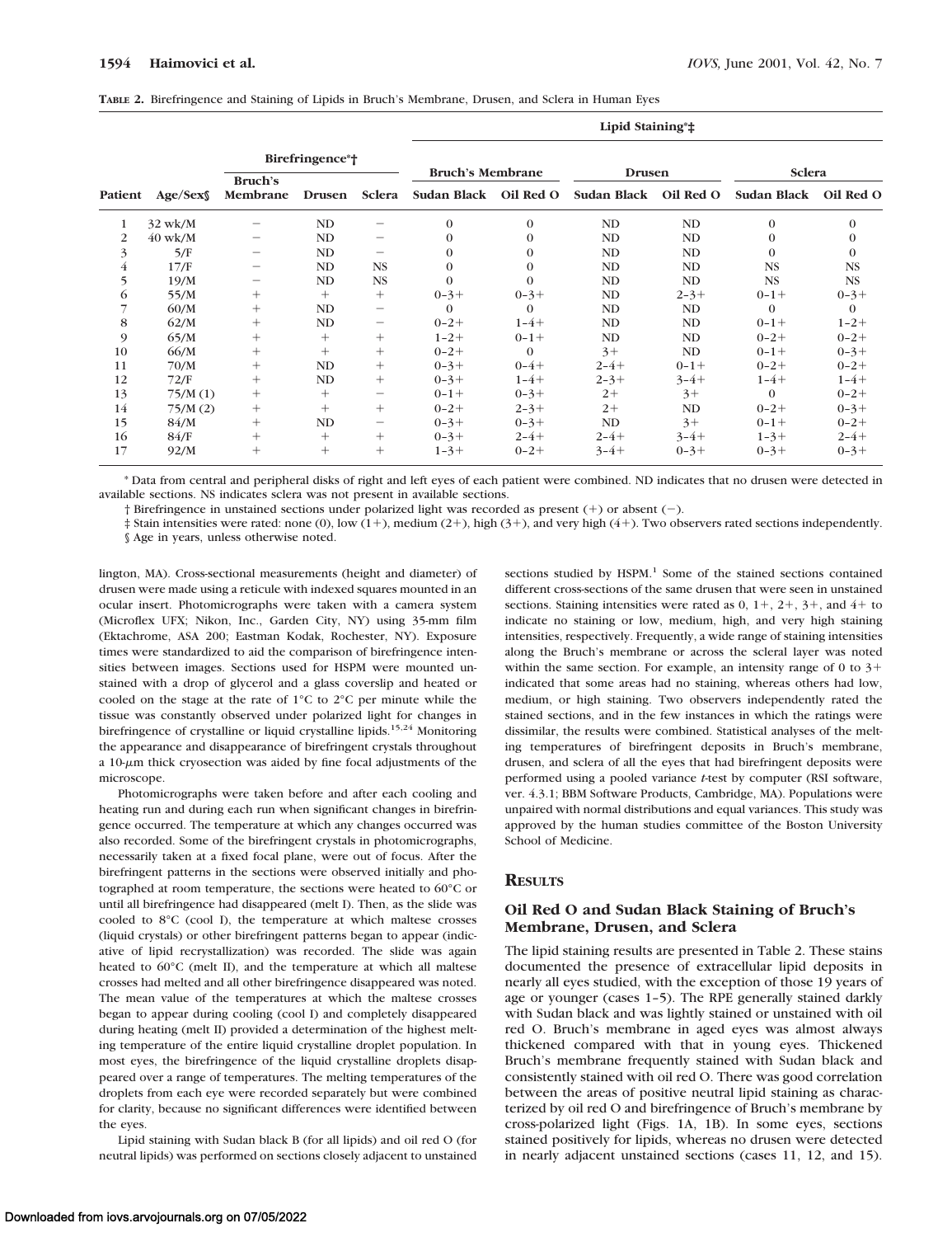

**FIGURE 1.** (**A**) A large druse shows positive oil red O staining. On each side of the druse is slightly thickened Bruch's membrane with oil red O staining on the inner portion (*opposing arrows*). There are intensely stained inclusions within the druse (*small arrowheads*). The RPE is disrupted above the druse (*large arrowheads*). c, choroid. (**B**) An adjacent unstained section viewed by polarized light at 21°C before heating shows a birefringent linear band in Bruch's membrane that corresponds to the oil red O stained band in (**A**). The band is intermittent at the *left* of the druse (*arrow*) and more continuous on the *right* (*arrow*). Birefringent needles are seen throughout the druse. The region with an *asterisk* has been enlarged (*inset*). (**C**) There was a marked reduction in birefringence in the druse and Bruch's membrane as the slide was progressively heated (melt I). (**D**) With progressive cooling (cool I), there was a return of focal regions of birefringence within Bruch's membrane (*arrows*), some of which were very small maltese crosses. Many maltese crosses are visible in the druse at 10°C (*arrowheads*, *inset*). The maltese crosses are characteristic of liquid crystals of cholesterol ester.15 (**E**) As the section was progressively heated (melt II), the maltese crosses gradually disappeared. At 22°C some maltese crosses had disappeared (*small arrowhead*) and others remained (*large arrowhead*). (**F**) By 50°C (melt II), most maltese crosses had disappeared (*arrowheads*). There was a marked loss of birefringence compared with (**D**). Magnification, 3230; insets  $\times$ 460.

Drusen were stained gray by Sudan black and pink by oil red O and sometimes contained intensely stained inclusions (Fig. 1A). When these stained inclusions were viewed under polarized light, some appeared slightly birefringent, suggesting that portions might be crystalline. Alternatively, another unstained birefringent crystal and the stained inclusion might be superimposed within the  $10$ - $\mu$ m-thick section. The intensities of Sudan black and oil red O staining of both the linear Bruch's membrane band and drusen were variable even within individual sections (Table 2). Scleral staining with oil red O and Sudan black (see Fig. 3A) was also variable, with some eyes showing marked staining and others minimal or no staining. This variability was also seen from one area to another within a given eye. In a few eyes, sections of sclera stained positively for

lipids, whereas no birefringence was observed in nearly adjacent sections (cases 8, 13, and 15).

# **HSPM of Bruch's Membrane**

A linear band of birefringence was identified by polarizing light microscopy from the region of Bruch's membrane in 23 of 24 eyes of the 12 patients older than 20 years (Table 2). In three (cases 7, 8, and 15; Table 2), Bruch's membrane birefringence without either drusen or scleral birefringence was observed. Linear band birefringence was seen more frequently in central sections than in peripheral sections. Indirect immunoperoxidase staining with antibodies to laminin confirmed that the birefringent band corresponded to Bruch's membrane (data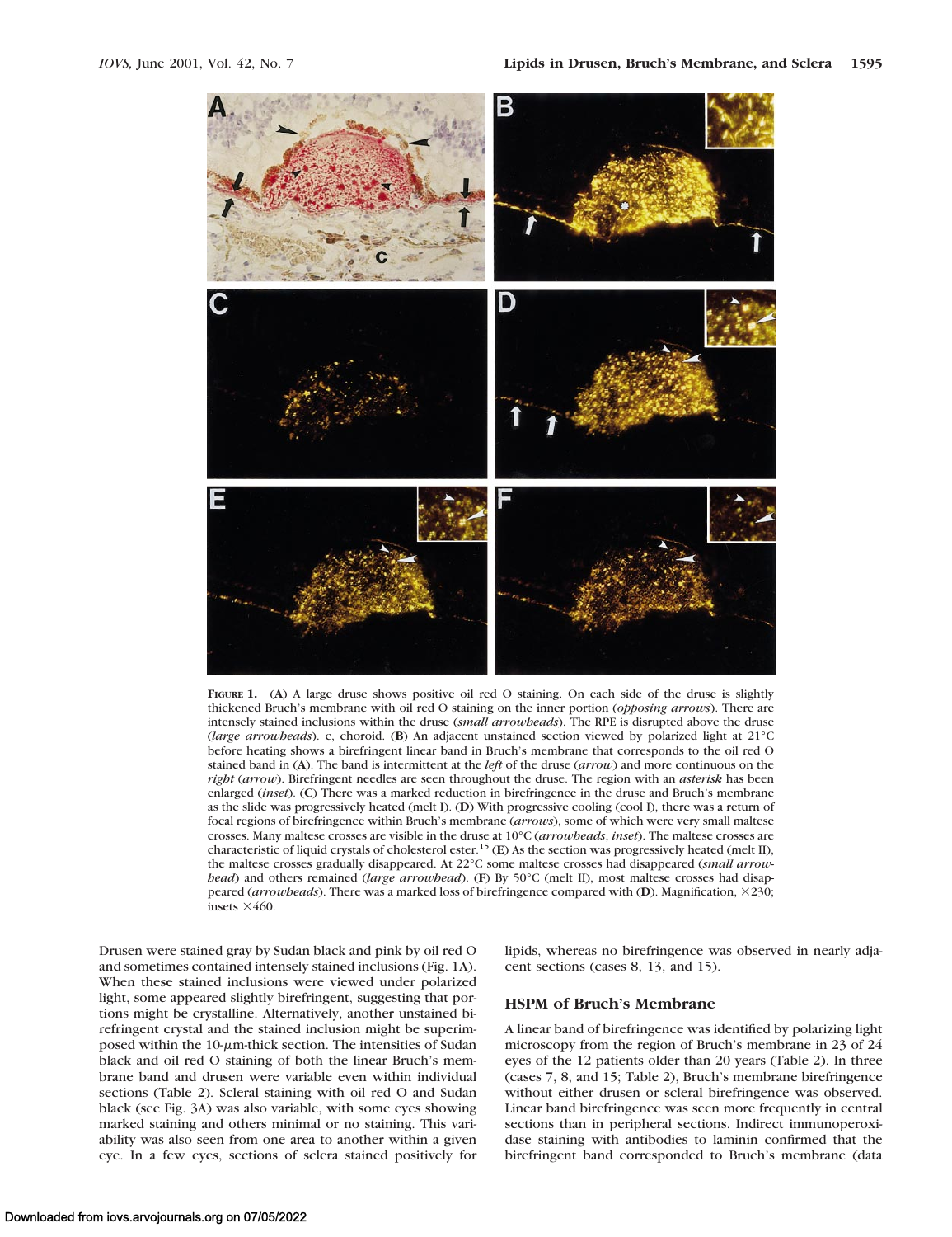



**FIGURE 2.** Melting temperatures of cholesterol esters in Bruch's membrane (**A**), drusen (**B**), and sclera (**C**) of aged eyes. Each plotted temperature indicates the highest temperature at which all linear band or maltese cross birefringence disappeared and represents the average of the sections studied in each pair of eyes.  $(A)$   $(\triangle)$  Birefringent thin linear band seen in Bruch's membrane; (A) maltese crosses of Bruch's membrane found in the region of the linear band. Mean melting temperatures of the linear band and of maltese crosses within the linear band were 39.5  $\pm$  4.9°C and 35.3  $\pm$  7.9°C, respectively. (**B**) Melting temperatures of maltese crosses in drusen. The mean melting temperature of all these eyes was  $34.3 \pm 5.5$ °C. A small druse from the patient in case 6 showed low intensity birefringence (Table 2), but HSPM was not performed. (**C**) Melting temperatures of maltese crosses in sclera. The mean melting temperature of all these eyes was  $26.5 \pm 5.1^{\circ}$ C.

not presented). Bruch's membrane birefringence occurred as a discontinuous thin band at the inner aspect of Bruch's membrane or at the RPE–Bruch's membrane interface and frequently as a continuous band (Fig. 1B). The birefringent band in Bruch's membrane disappeared after heating (Fig. 1C) and partially reappeared after cooling, partly as maltese crosses and partly as a linear band (Fig. 1D). There was a gradual disappearance of maltese cross figures, and the linear band within Bruch's membrane as the slide was again progressively heated (Figs. 1E, 1F). We therefore assumed that these linear deposits were liquid crystals similar to the adjacent maltese crosses. Melting temperatures of the linear deposit and maltese crosses within Bruch's membrane are presented in Figure 2A. The melting temperatures of the linear deposit ranged from 34.0°C to 50.0°C (mean, 39.5  $\pm$  4.9°C). The melting temperatures of the maltese crosses within Bruch's membrane ranged from 26.5°C to 44.0°C (mean, 35.3  $\pm$  7.9°C). There was no significant difference between the melting temperatures of the linear deposits and the maltese crosses in Bruch's membrane. These melting temperatures indicate that the main cholesterol esters present in Bruch's membrane were poly or monounsaturated.

## **HSPM of Drusen**

Drusen were identified in 10 eyes and were often multiple. In several eyes, birefringent drusen were observed, but no drusen were detected in some or all nearly adjacent sections (cases 6, 9, 10, and 14). A total of 17 individual drusen were studied among these eyes. The cross-sectional sizes of these drusen ranged from 5  $\times$  10  $\mu$ m to 35  $\times$  125  $\mu$ m (size variability was determined in part by the position of the section cut). The

largest cross-sections observed in central and peripheral regions were  $35 \times 125 \mu m$  (case 16) and  $25 \times 125 \mu m$  (case 13), respectively (Table 2). One other eye had drusen that were greater than 63  $\mu$ m, a size threshold for grade 1 histopathologic ARMD,<sup>25</sup> in at least one dimension (20  $\times$  75  $\mu$ m; case 6). Fourteen of 17 drusen studied by HSPM showed maltese cross formation. Under polarized light, these drusen before heating contained birefringent needles that became maltese crosses after a cycle of melting and cooling (Figs. 1B–D). The summary of melting temperatures of maltese crosses within drusen are presented in Figure 2B. The temperatures ranged from 28.5°C to  $44.0^{\circ}$ C (mean,  $34.3 \pm 5.5^{\circ}$ C) and were indicative of polyunsaturated and monosaturated cholesterol esters. When central and peripheral drusen in the same eye were compared, no significant differences were identified in the melting temperatures. In addition to maltese crosses, we identified a region at the margin of a drusen in one eye (case 16) with a myelin figure pattern of birefringence (see Table 1) and a higher melting point, suggesting phospholipids or other lipids such as cerebrosides that form multilamellar bilayers. The mean melting temperature of maltese crosses in drusen was similar to that of the maltese crosses in Bruch's membrane but was significantly lower ( $P < 0.05$ ) than the mean melting temperature of the linear deposit in Bruch's membrane.

## **HSPM of Sclera**

Scleral birefringence was identified in 8 of the 17 cases (Table 2) and appeared in central and peripheral sections in similar frequency. HSPM was performed on eyes from six of the eight donors. In one of the six cases, there was no maltese cross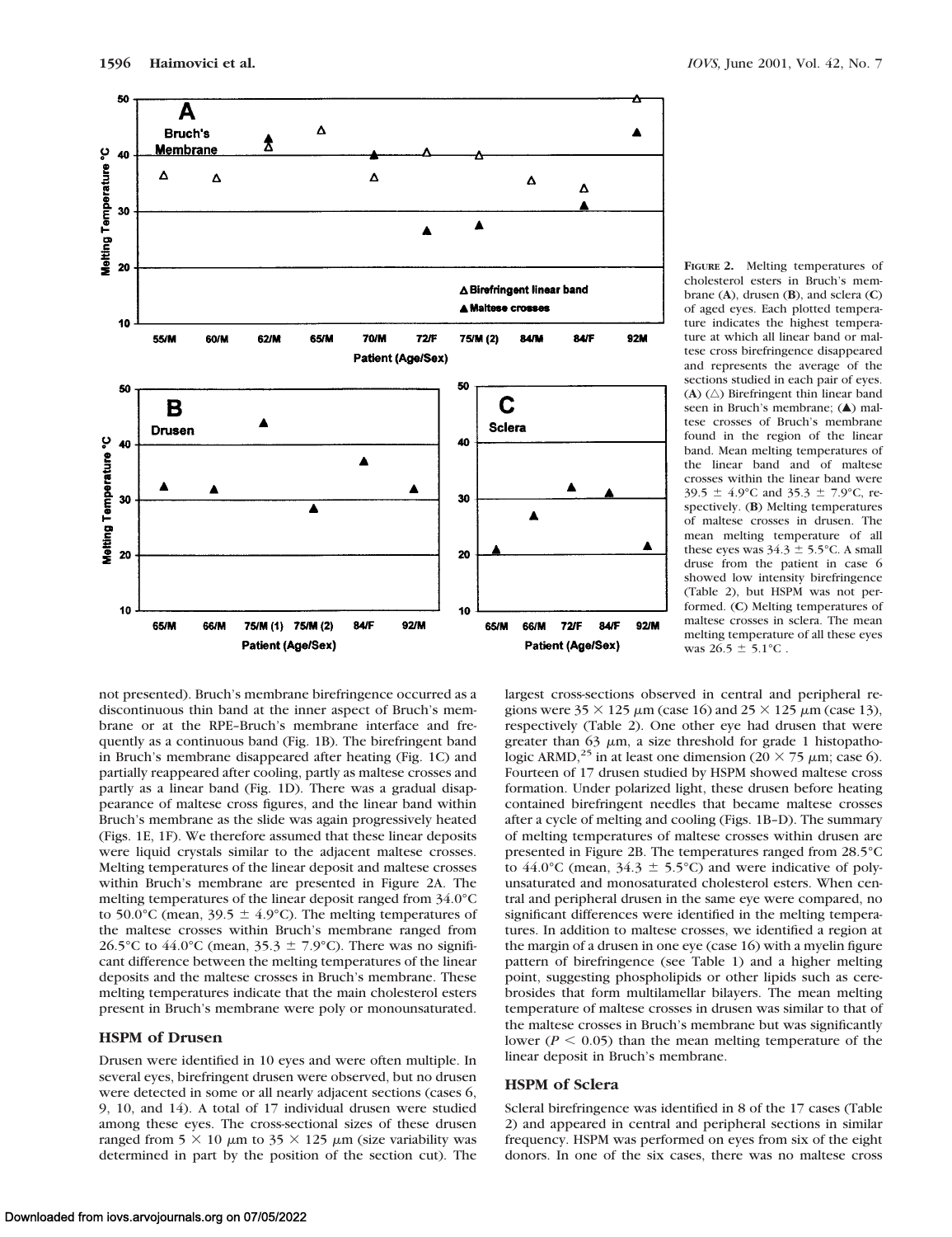

**FIGURE 3.** (**A**) Section demonstrating Sudan black staining of the RPE (*arrowheads*), choroid (c) and outer sclera (✽). (**B**) Adjacent unstained section under cross-polarized light showing marked crystalline birefringence before the initial melt at 22°C, which corresponds to the pattern of Sudan black staining in the outer sclera. (**C**) The section in (**B**) was first heated to 50°C, at which temperature all birefringence disappeared. The section was then slowly cooled. By 16°C many birefringent cholesterol ester droplets in the form of maltese crosses had appeared (*arrowheads*). The region with an *asterisk* (✸) is shown in the *inset*. (**D**) When the section was progressively heated to 46°C, the maltese crosses disappeared. Magnification, (**A**–**D**) 392; (**C**, *inset*)  $×184.$ 

formation on cooling. No scleral birefringence was present in eyes age 19 or younger. Unstained frozen sections of sclera, such as the one illustrated in Figures 3B—D, which was nearly adjacent to a section stained with Sudan black (Fig. 3A), demonstrated birefringent needle-shaped crystals before heating (Fig. 3B). As the section was heated to 50°C, all birefringence disappeared. The section was slowly cooled, leading to a return of birefringence, mostly in the form of maltese crosses (Fig. 3C). When the section was again progressively heated, the maltese crosses disappeared (Fig. 3D). Figure 2C summarizes the melting temperatures of the maltese crosses within the sclera. The melting temperatures were somewhat variable, ranging from 21.0°C to 32.0°C (mean, 26.5  $\pm$  5.1°C). These temperatures indicate the presence of mainly polyunsaturated cholesterol esters. In addition, small amounts of triglyceride were identified in eyes from five patients (cases 9, 10, 12, 14, and 17) and were observed in equal frequency in central and peripheral sections. In these patients, some birefringent needles melted to an isotropic oil, did not form maltese crosses when cooled, and recrystallized into short needles when undercooled 20°C to 30°C. The mean melting temperature of

maltese crosses in the sclera was significantly lower than both the mean melting temperatures of the linear band in Bruch's membrane ( $P < 0.01$ ) and the maltese crosses in drusen ( $P <$ 0.05), but was not different from the maltese crosses in Bruch's membrane.

In summary, the data suggest that both polyunsaturated and monounsaturated cholesterol esters were found in Bruch's membrane of all but the youngest eyes. The cholesterol esters found in drusen were predominately polyunsaturated. A few more drusen were observed in peripheral regions than in central regions, but no correlation with age could be made. In sclera, triglycerides and only low-melting-point, presumably polyunsaturated cholesterol esters were present. No deposits of cholesterol esters highly enriched in saturated fatty acids were found in any of the tissues, nor were any cholesterol monohydrate crystals seen.

#### **DISCUSSION**

Polarizing light microscopy is a useful technique that allows identification of classes of lipids and estimation of the degree of saturation of these lipids in biological tissues in situ. Triglycerides, cholesterol monohydrate crystals, phospholipid-rich liquid crystals, and cholesterol ester liquid crystals can be differentiated by their characteristic birefringence and melting behavior (see Table 1).<sup>15,20</sup> Because of the essentially qualitative nature of polarizing microscopy, we were not able to precisely quantify the lipid types present. However, a large area of birefringence reflects a greater amount of lipid than a small area. A principal finding of this study is the identification of lipids with birefringent morphology and melting temperatures characteristic of poly- and monounsaturated cholesterol esters both generally distributed throughout Bruch's membrane and localized to drusen in human eyes. The variability of the melting points of these cholesterol esters implies the presence of a variety of fatty acid side chains with a variable number of double bonds. Esterified and unesterified cholesterol was recently identified in aging Bruch's membrane, by using filipin staining.<sup>26</sup> We also identified a variably present very thin linear birefringence within Bruch's membrane with melting temperatures similar to those of the characteristic cholesterol ester liquid crystalline maltese crosses described herein. Maltese crosses in Bruch's membrane were infrequently resolved, probably because of their small size. The location of these deposits in relation to the RPE basement membrane (basal laminar deposits, basal linear deposits, diffuse Bruch's membrane thickening, or a combination of these) could not be determined. In a recent study, oil red O staining correlated with membranous debris internal to the RPE basal lamina.<sup>27</sup> In our study, the extent of birefringence within both the linear Bruch's membrane deposit and individual drusen corresponded well with the results of oil red O staining. This is in accord with the study of Pauleikoff et al., $4$  who found that eyes with more intense oil red O staining seemed to have higher levels of neutral lipids in Bruch's membrane-choroid extracts by gas and thin-layer chromatography.

We found evidence of phospholipids or complex membrane lipids by HSPM in the periphery of a single druse. We cannot exclude the possibility that small quantities of phospholipids existed that were below the resolution of light microscopy. These findings differ from those of Holz et al., $3 \text{ who}$ reported that the lipids extracted from Bruch's membrane and choroid by thin-layer chromatography consist primarily of phospholipids, triglycerides, fatty acids, and free cholesterol, but little cholesterol ester. Our study used histochemical and physicochemical techniques that showed the deposits were primarily extracellular. Holz et al. measured lipids within tissue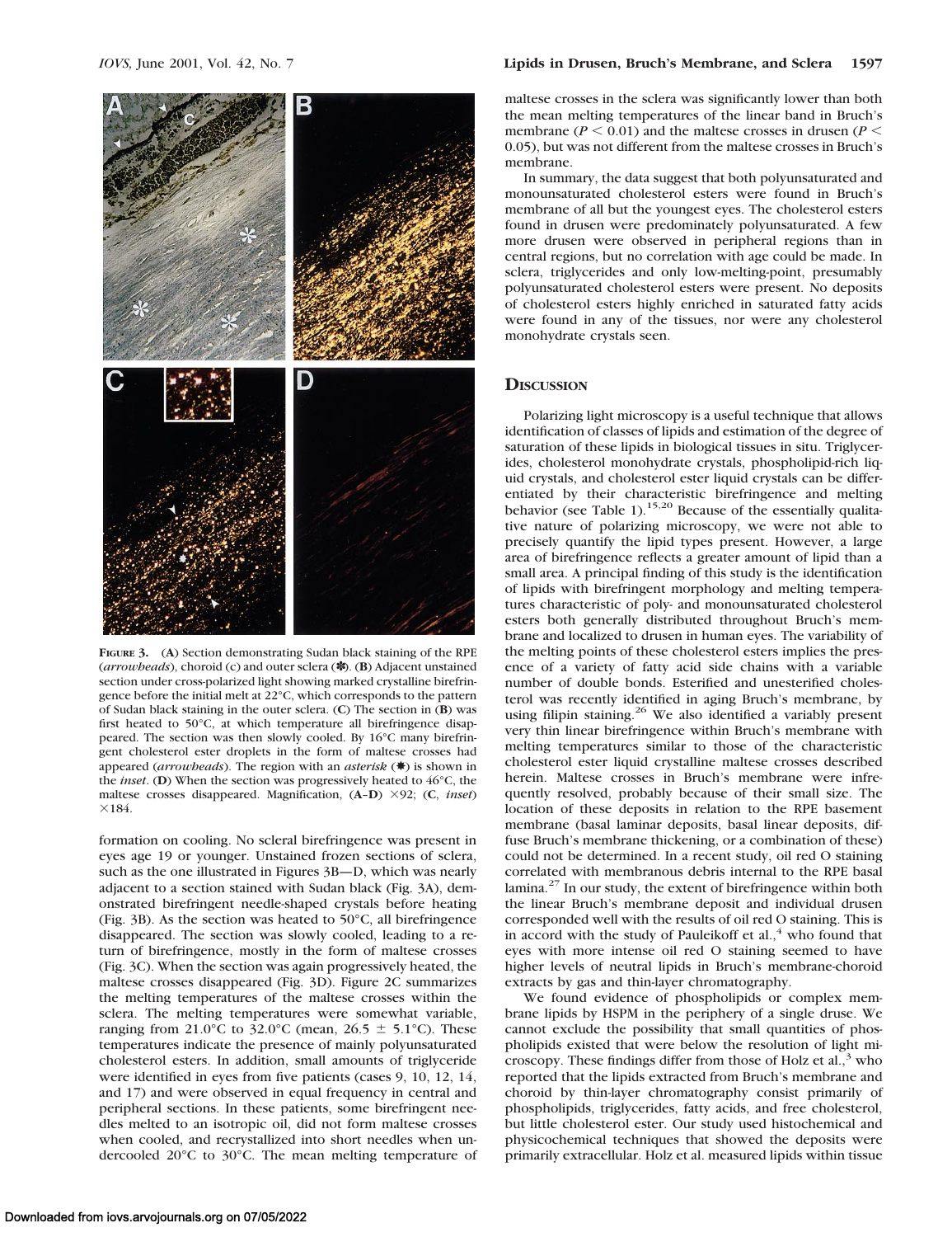extracts of Bruch's membrane that could not be separated from the choroid. Little extracellular choroidal lipid was shown to be present by histochemical staining, and the investigators therefore assumed that that the lipid they detected came from Bruch's membrane. Although no study of the lipid composition of choroidal vessels exists, the highly vascular choroid may be a major source of cell membrane phospholipids, because they are clearly present in isolated cerebral microvessels in animals.<sup>28,29</sup> Spaide et al.<sup>6</sup> identified peroxidized polyunsaturated fatty acids in Bruch's membrane and choroid extracts and suggested that these lipids may cross-link with proteins and become resistant to extraction. The differences in results between our study and that by Holtz et al. could be related to choroidal contamination or changes in the extractability of lipids in their study or may simply represent variation in the composition of extracellular lipids between the two groups of patients.

The considerable variability in the extent of lipid deposits from patient to patient and unavailability of eyes in the third and fourth decades did not allow us to detect a linear relationship between age and severity of deposits. The absence of deposits in juvenile eyes strongly implies that the changes are age-related. The eyes included in this study were not known to have ARMD by clinical history or gross fundus appearance. No differences in birefringence or lipid staining were detected between small drusen ( $\leq 63 \mu$ m) and larger drusen ( $\geq 63$  or 125  $\mu$ m) that might be classified as representing early ARMD by photographic<sup>30</sup> or histopathologic criteria.<sup>26</sup> Although some investigators suggest that the composition of drusen is influenced by  $size$ , $31$  others have not found size-related differences.<sup>32</sup> A cohort of eyes with ARMD would have to be evaluated to determine whether the changes described are unique to aging and whether they share similarities to ARMD deposits.

We have detected the presence of cholesterol ester profiles within the sclera of some aged eyes. A previous report showed an age-related increase in scleral lipids.<sup>33</sup> Increased concentrations of cholesterol esters $34,35$  and sphingomyelin in sclera from older eyes have been reported using quantitative thinlayer chromatography techniques.<sup>36</sup> We have attributed the significant differences in mean melting temperatures between sclera (26.5°C) and drusen (34.3°C) or Bruch's membrane (39.5°C) as primarily due to more or less polyunsaturated cholesterol esters. However, these differences may be partially due to a higher triglyceride content associated with scleral cholesterol esters, because small amounts of triglyceride were found to be present in the sclera of some eyes. A small amount of triglycerides (maximum 3%) is soluble in cholesterol ester birefringent liquid crystals, and this causes the melting temperature of birefringent liquid crystalline deposits to decline approximately  $5^{\circ}$ C.<sup>36</sup> Differences in melting temperature of greater than approximately 5°C, such as those found in our study, cannot be solely attributed to triglyceride content.

In addition to drusen, Bruch's membrane, and sclera, increased cholesterol ester concentrations have also been observed within bulk connective tissues (dura mater, biceps, and psoas tendons),<sup>37</sup> the normal aging aortic intima,<sup>38,39</sup> and atherosclerotic lesions.<sup>21,40,41</sup> In atherosclerosis, there is progressive accumulation of lipid within intimal elastin that is primarily in the form of cholesterol esters.<sup>42</sup> Lipids may be transferred from lipoproteins to elastin in vitro $43$  and aggregation of lipoproteins and their interaction with elastin and collagen are postulated mechanisms of lipid accumulation in vivo.<sup>44</sup> By electron microscopy, the abundant extracellular lipid of the atherosclerotic plaque lipid-rich core is associated with extracellular matrix constituents such as collagen and elastin. A possible relationship between extracellular cholesterol ester deposition in the eye and the mechanisms of lipid deposition described in atherosclerosis requires further study.

There is little information available regarding lipid transport mechanisms through Bruch's membrane. Serum lipoproteins participate in delivering unsaturated fatty acids from the liver to the RPE,<sup>45</sup> and LDL receptors are present on RPE cells, at least in vitro.<sup>46</sup> Apolipoprotein B, a component of lipoproteins that transport cholesterol esters, has been localized to basal laminar deposits in eyes with ARMD, but there is little information available for normal aging eyes. $47$  The finding that extracellular lipid deposits in both aging human eyes and in atherosclerosis contain unsaturated or monosaturated cholesterol esters does not necessarily imply that the diseases share a common origin, because the source of the cholesterol esters within drusen cannot be determined from this study. On the other hand, the common nature of the lipids and lipoproteins implicated in both processes should stimulate further research into whether they represent parallel or homologous responses to tissue injury.

This study demonstrates the usefulness of HSPM in identifying the position and type of lipid deposits in drusen and age-related thickening of Bruch's membrane. Further studies of the lipid composition of these deposits in a group of eyes with known ARMD are warranted to determine whether their composition differs from that of deposits in elderly eyes without known macular degeneration and to further our understanding of this disorder.

#### *Acknowledgments*

The authors thank Rozanne Richman, MS, for expert technical assistance, Kathy Dorey, PhD, for supportive guidance, and Christine Curcio, PhD, for providing two donor eyes.

#### *References*

- 1. Pauleikoff D, Harper CA, Marshall J, Bird AC. Aging changes in Bruch's membrane. *Ophthalmology.* 1990;97:171–178.
- 2. Sheraidah G, Steinmetz R, Maguire J, et al. Correlation between lipids extracted from Bruch's membrane and age. *Ophthalmology.* 1993;100:47–51.
- 3. Holz FG, Sheraidah GP, Pauleikoff D, et al. Analysis of lipid deposits extracted from human macular and peripheral Bruch's membrane. *Arch Ophthalmol.* 1994;112:402–406.
- 4. Pauleikoff P, Zuels S, Sheraidah GS, et al. Correlation between biochemical composition and fluorescein binding of deposits in Bruch's membrane. *Ophthalmology.* 1992;99:1548–1553.
- 5. Curcio CA, Saunders PL, Younger PW, Malek G. Peripapillary chorioretinal atrophy. *Ophthalmology.* 2000;107:334–343.
- 6. Spaide, RF, Ho-Spaide WC, Browne RW, et al. Characterization of peroxidized lipids in Bruch's membrane. *Retina.* 1999;19:141– 147.
- 7. Kliffen M, de Jong PTVM, Luider TM. Protein analysis of human maculae in relation to age-related maculopathy. *Lab Invest.* 1995; 73:267–272.
- 8. Hageman GS, Mullins RF, Russell SR, et al. Vitronectin is a constituent of ocular drusen and the vitronectin gene is expressed in human retinal pigment epithelial cells. *FASEB J.* 1999;13:477–484.
- 9. Farkas TG, Sylvester V, Archer D, et al. The histochemistry of drusen. *Am J Ophthalmol.* 1971;71:1206–1215.
- 10. Mullins RF, Johnson LV, Anderson DH, et al. Characterization of drusen-associated glycoconjugates. *Ophthalmology.* 1997;104: 288–294.
- 11. Mullins RF, Hageman GS. Human ocular drusen possess novel core domains with a distinct carbohydrate composition. *J Histochem Cytochem.* 1999;47:1533–1539.
- 12. Abdelsalam A, Del Priore L, Zarbin MA. Drusen in age-related macular degeneration: pathogenesis, natural course, and laser photocoagulation-induced regression. *Surv Ophthalmol.* 1999;44:1-29.
- 13. Guymer R, Luthert P, Bird A. Changes in Bruch's membrane with age. *Prog Retinal Eye Res.* 1998;18:59–90.